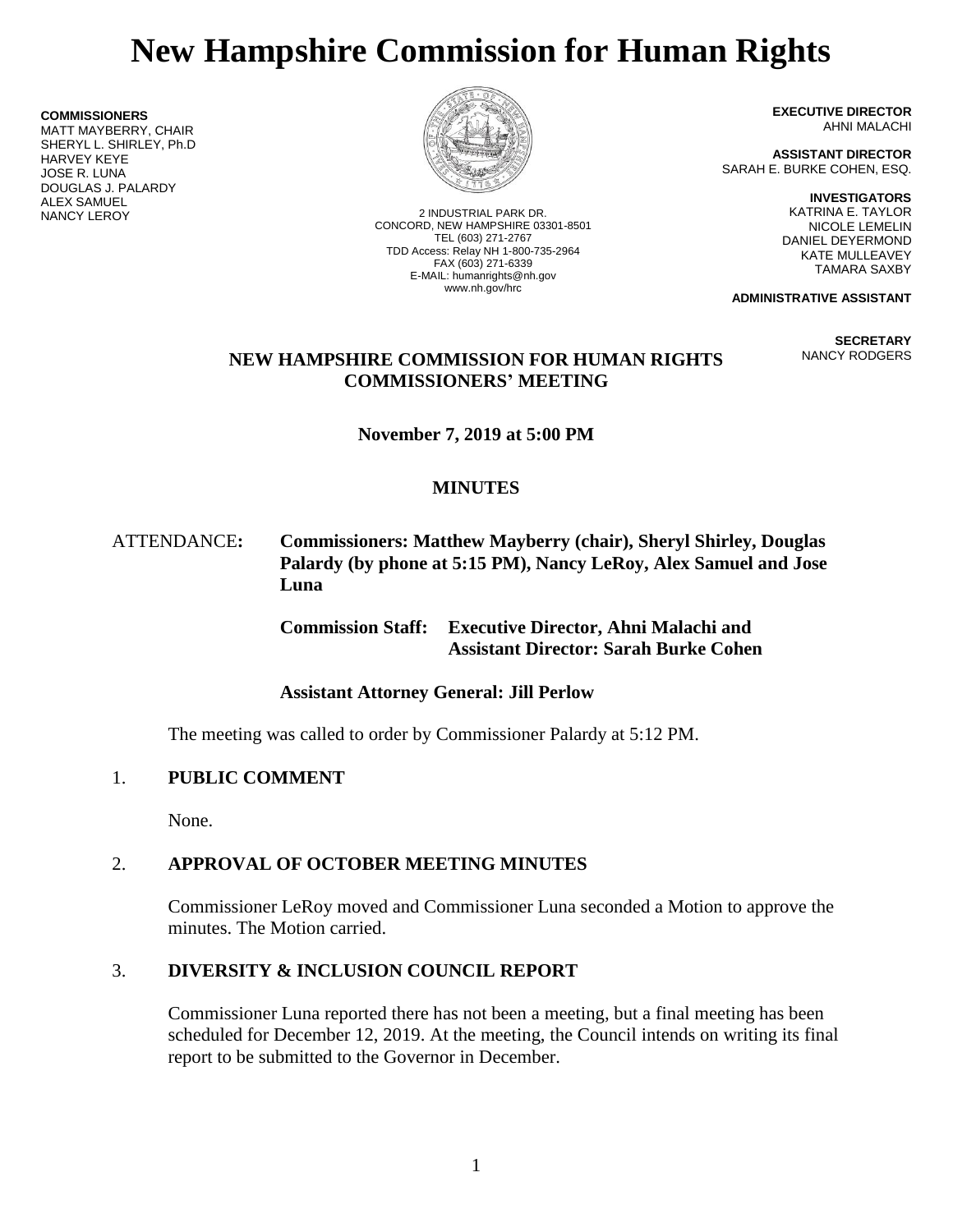#### 4. **OFFICE UPDATES**

**OFFICE SPACE:** The Commission's lease ends in October 2020. Executive Director Malachi reported that the Assistant Director and she have been looking for a bigger space for the Commission. The Assistant Director and Executive Director have viewed a few properties. Executive Director Malachi has been in touch with AAG Perlow, Michelle Caraway, the Commission's budget person, and Gail Rucker from the Bureau of Planning and Management, who will assist with the "Request for Proposal" process. Executive Director Malachi explained the reasoning behind the Commission's need for additional space due to additional staff. Commissioner Shirley asked if the Commission's budget could sustain an increase in rent. Executive Director Malachi explained that she is working with Michelle Caraway to determine what amount the Commission could afford.

**FISCAL NOTE/LEGISLATION:** Executive Director Malachi explained that legislation was proposed that would make it discriminatory to not allow pets in housing. She was requested to complete a fiscal note. Executive Director Malachi explained the fiscal note does not allow for comments relative to the substance of the legislation. She said the fiscal note stated the Commission could not estimate the impact the bill would have as it would add an additional protected class. Regarding other proposed legislation, Executive Director Malachi stated she will be reaching out to Senator Levesque to discuss legislation Levesque is proposing relative to eliminating Respondent's ability to remove cases to court following a probable cause finding. This was the legislation discussed by Attorney Richards-Stower at the Commission's previous meeting.

**FEPA/EEOC REGIONAL CONFERENCE:** This Conference is scheduled for December 4, 5, & 6. It will be in Portsmouth. Executive Director Malachi will forward the Agenda after it is completed. Commissioner LeRoy asked about it. Executive Director Malachi explained that it is an opportunity for the Regional FEPAs to meet and discuss different topics that impact employment law.

At 5:32 PM, Commissioner Mayberry moved that pursuant to RSA 91-A:3, II (j), the Commission enter into non-public session to consider confidential, commercial, or financial information and RSA 14:31-a, II, which states "[t]he detailed reports of every audit conducted pursuant to this section shall become a public record upon approval by the fiscal committee. Audit work papers and notes are not public records. However, those materials necessary to support the compilations in the final audit report may be made available by majority vote of the fiscal committee after a public hearing showing proper cause. For the purposes of this section, work papers shall include, but are not limited to, all preliminary drafts and notes used in preparing the audit report." Commissioner Palardy seconded the motion. Upon a roll call vote, all were in favor: Mayberry – aye, Palardy – aye; Samuel – aye, Luna – aye, Shirley – aye and Nancy - aye.

At 6:12 PM, the Commissioners returned to Public Session. LeRoy moved and Mayberry seconded that pursuant to RSA 91-A:3,III to "withhold minutes of the non-public session until such time as the majority of the Commissioners are of the opinion that it was no longer likely that the divulgence of the information in the minutes would affect adversely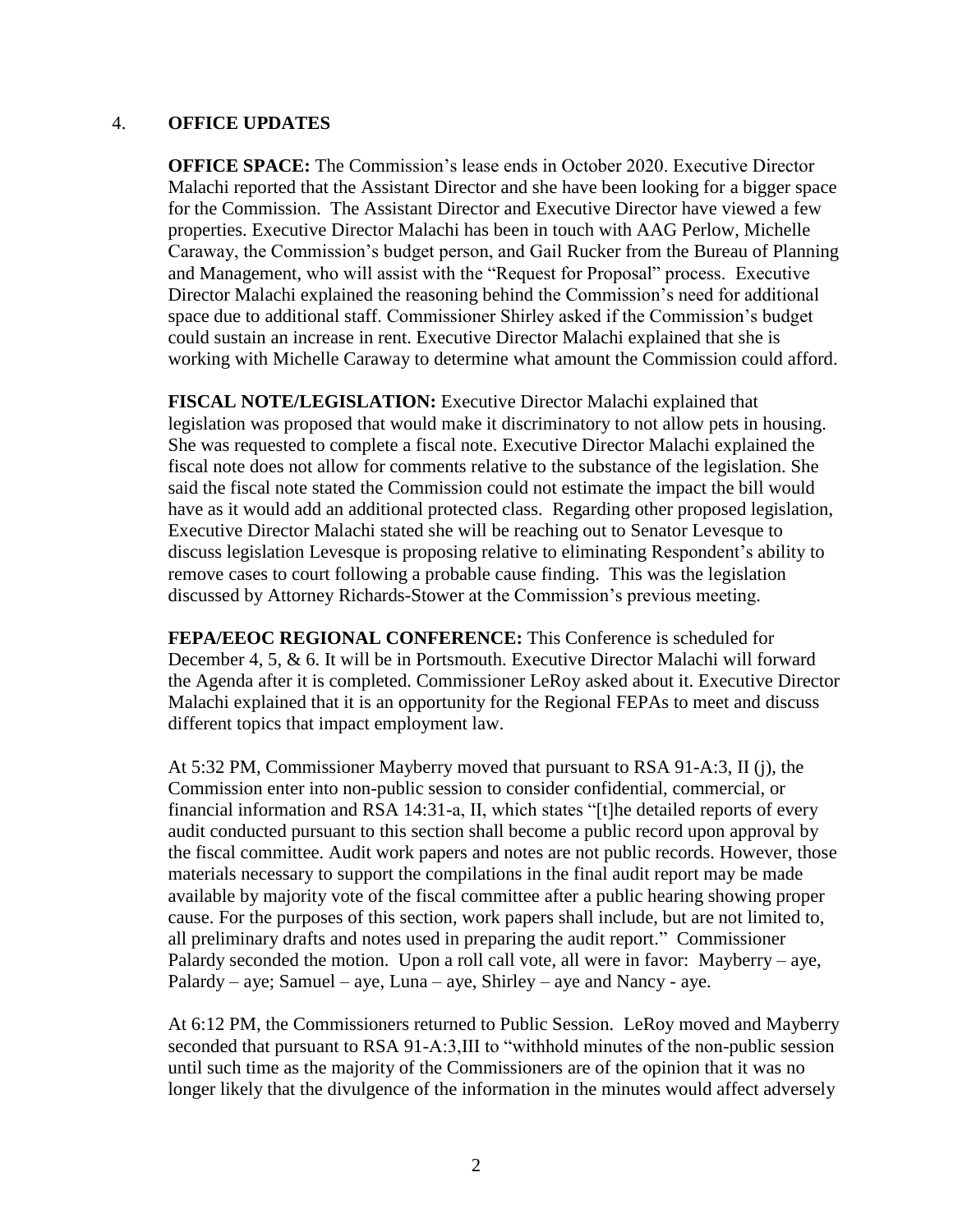the reputation of any person not a member of the agency, or render the proposed action ineffective." Upon a roll call vote, all were in favor: Mayberry – aye, Palardy – aye; Samuel – aye, Luna – aye, Shirley – aye and Nancy - aye

#### 5. **REVIEW OF INVESTIGATOR CASELOAD**

Assistant Director Burke Cohen discussed caseload. She explained that the Commission proposed to EEOC that it could close 200 dually filed cases in the federal fiscal year. Assistant Director Burke Cohen explained that although that number hasn't been confirmed by contract that the Commission will base its case numbers for the federal fiscal year off of the number 200 unless it hears otherwise from the EEOC. This means the Commission has completed 29% of the contract as of the end of October 2019.

Director Malachi stated AAG Perlow and she are working on a new process of moving cases. Therefore, Director Malachi will not be hiring the additional staff that came with the new budget until new process is in place.

Commissioner Mayberry inquired about why it appeared the number of cases unassigned was going up. Assistant Director Burke Cohen stated that filings are up, but that she would look further into it. Assistant Director Burke Cohen also discussed that many cases are mediating to settlement prior to assignment.

### 6. **HEARING SCHEDULE UPDATE**

Assistant Director Burke Cohen stated there will be no hearing in December. She requested volunteers for the scheduled January 2020 hearing that may go forward. Commissioners Luna & LeRoy volunteered to sit on the January 2020 panel if it were to go forward.

## 7. **HRC ADMINISTRATIVE RULES DISCUSSION**

Commissioner Samuel said he is continuing his work on the rules. He explained that a fiscal impact statement will need to be filed, which Director Malachi stated would likely be sent to her for completion. Commissioner Samuel said it has been difficult for him to wade through the Administrative Rules Manual, but he thinks he has a better understanding of what needs to be done to prepare the rules for submission.

Commissioner Samuel asked about adjustments for HUD rules. Director Malachi explained that at this juncture she is working through the investigative process with AAG Perlow and additional work on HUD substantial equivalence has been delayed. With that said, Director Malachi suggested and the Commissioners discussed that any additional HUD rules necessary for substantial equivalence be established in a separate section. This would mean we could move forward with the current rules without handicapping the process toward substantial equivalence. AAG Perlow and Director Malachi have been discussing what needs to be changed by rule and statute relative to becoming substantially equivalent for HUD and this discussion has yet to conclude.